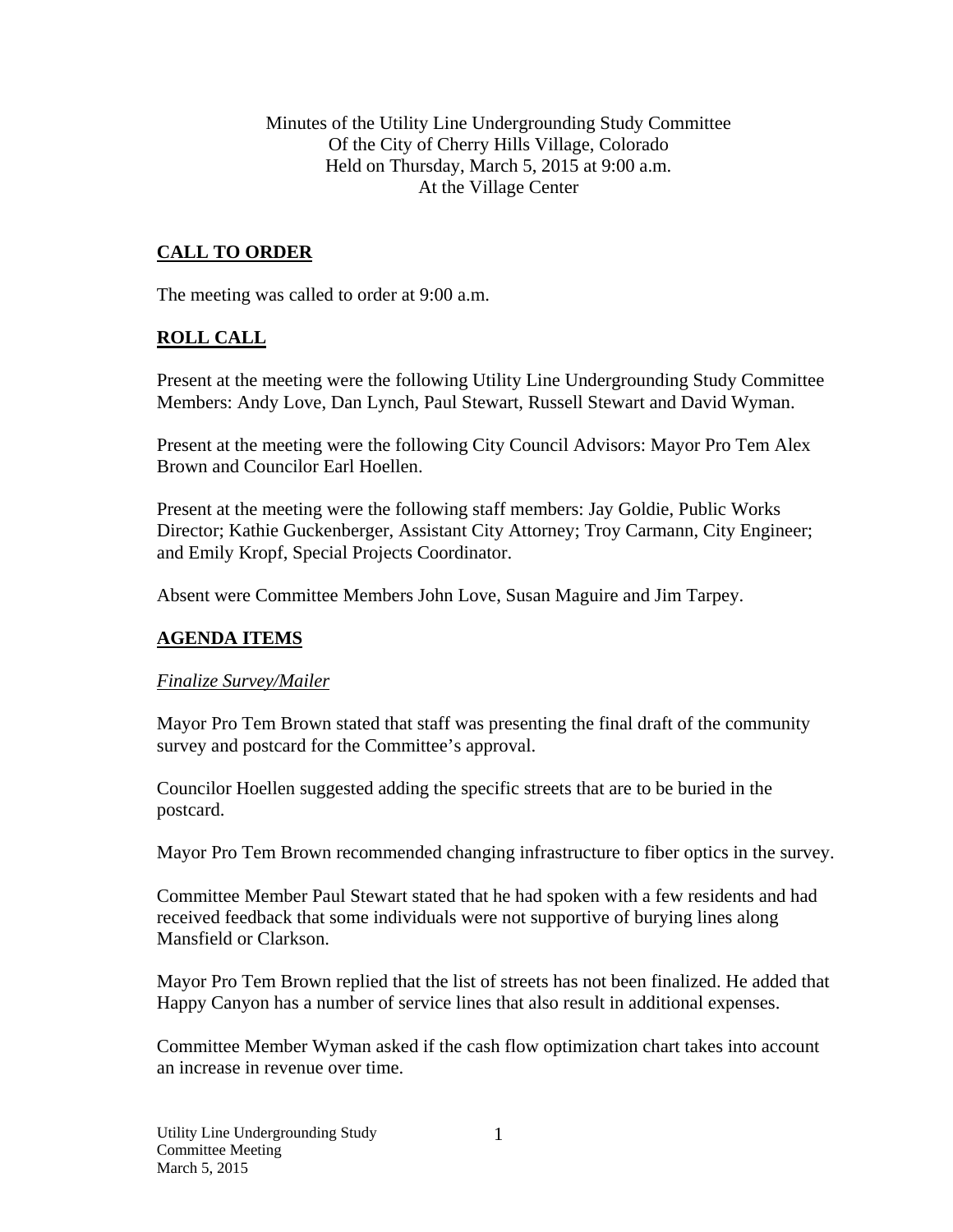Mayor Pro Tem Brown said that the chart has a modest 2% increase for property value.

## *Ballot Language*

Mayor Pro Tem Brown stated that Committee Member Lynch is presenting draft ballot language for the bond issue and tax increase.

Committee Member Lynch explained that certain portions of the question have to be included per TABOR requirements. He said that he tried to make the question as short as possible because long detailed questions can be intimidating to voters and there could be legal issues. He added that voters approved a general de-brucing ballot question in 1999, which means that the de-brucing language does not need to be included.

Councilor Hoellen suggested that the purpose of the bond and tax increase should be specifically stated for removing overhead facilities, reinstalling undergrounding and possibly adding fiber.

Committee Member Russell Stewart recommended changing the language to be moving electrical and communication facilities. He also asked if the mill levy should be removed.

Committee Member Wyman stated that he agreed with City Attorney Michow's suggestion of including the year in which the tax increase would end.

Committee Member Andy Love asked if fiber should be excluded from the question. He suggested that residents with existing underground facilities may not support the project if it is.

Committee Member Russell Stewart agreed. He asked if any existing fiber was being buried.

Mayor Pro Tem Brown replied that CenturyLink may some overhead fiber that would be placed underground.

Committee Member Lynch stated that the facilities being installed or relocated could accommodate fiber.

Mayor Pro Tem Brown said that the draft language will be discussed at the next few Committee meetings.

#### *Review RFI Results*

Mayor Pro Tem Brown suggested sending a thank you letter to the firms that responded to the RFI stating that the City will be in contact. He asked if any of the firms should be invited to attend a meeting to discuss the response with the Committee.